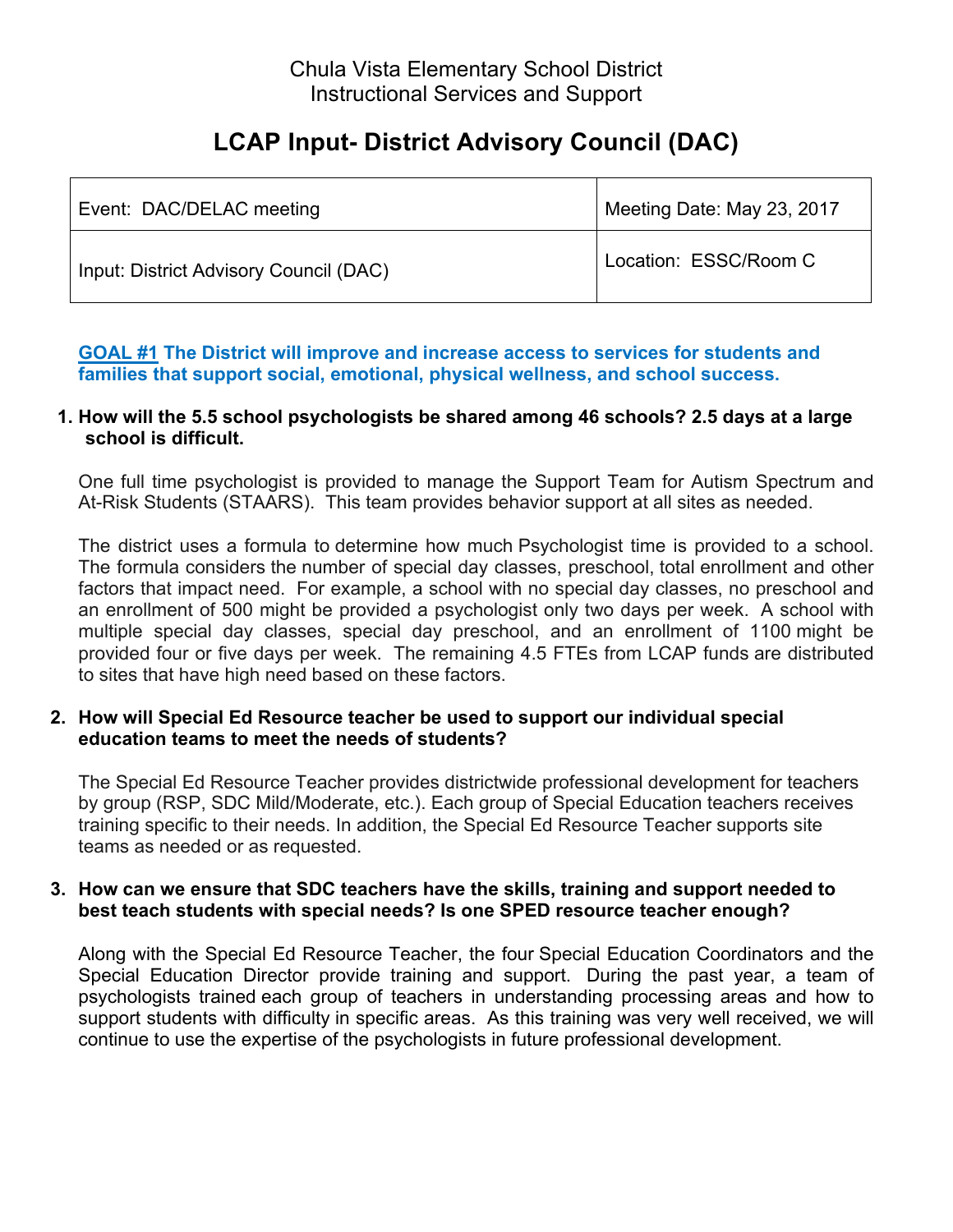#### **4. Provide social work support…How are the school selected? What if there are needs at schools not selected?**

Four District Social Workers (DSWs) serve our approximately 75 District Foster Youth (FY) students. DSWs closely monitor the FY in the District and provide comprehensive on-site services for these students as needed. In addition, each DSWs typically supervise five Social Worker interns each year. These interns allow DSWs to extend their reach to kinship and homeless students identified by school personnel as needing support.

# **5. How are PE coordinators being used?**

The District Wellness Coordinator supports school sites, both teachers and administrators, through site observations of physical education and feedback for staff to improve the implementation of moderate to vigorous physical activity experiences for students. The CVESD Wellness Coordinator oversees the Exercise the Dream Program at the Elite Athlete Training Center and 4th grade swimming lessons for District students. The Coordinator helps produce videos for teachers that show physical activity that teachers can implement. Additionally, the Coordinator supports community health initiatives through grant acquisition, facilitating the intergenerational games at the Elite Athlete Training Center, and supporting community cooking demonstrations at the annual Parent Academy. Finally, the Wellness Coordinator chairs the District Wellness Committee that supports the implementation and revision of our Wellness Board Policy and oversees the District BMI initiative where we measure the height and weight of every child within our District to determine if our wellness efforts are having a positive impact on reducing obesity rates at our schools.

**GOAL #2 The District will ensure students engage in relevant, personalized learning experiences the integrate critical thinking, collaboration, communication, creativity, and the use of technology, ensuring that all students are using 21st century fluencies and experiencing a balanced educational program that encompasses each curricular area (i.e. Visual and Performing Arts (VAPA), ELA/ELD, Math History/Social Science, Science, PE/Health, and Technology).** 

## **6. How can a school get additional Tech support on site?**

School sites have the option to purchase additional technology support staff through site allocated funds.

## **7. Class size under contract. What are the parameters?**

Our District currently has an average of 22 students to 1 teacher for grades K-3. The State limit is an average of 24 to 1.

In grades  $4<sup>th</sup> - 6<sup>th</sup>$  our current average is 28 students to 1 teacher. The contractual average is 31 students to 1.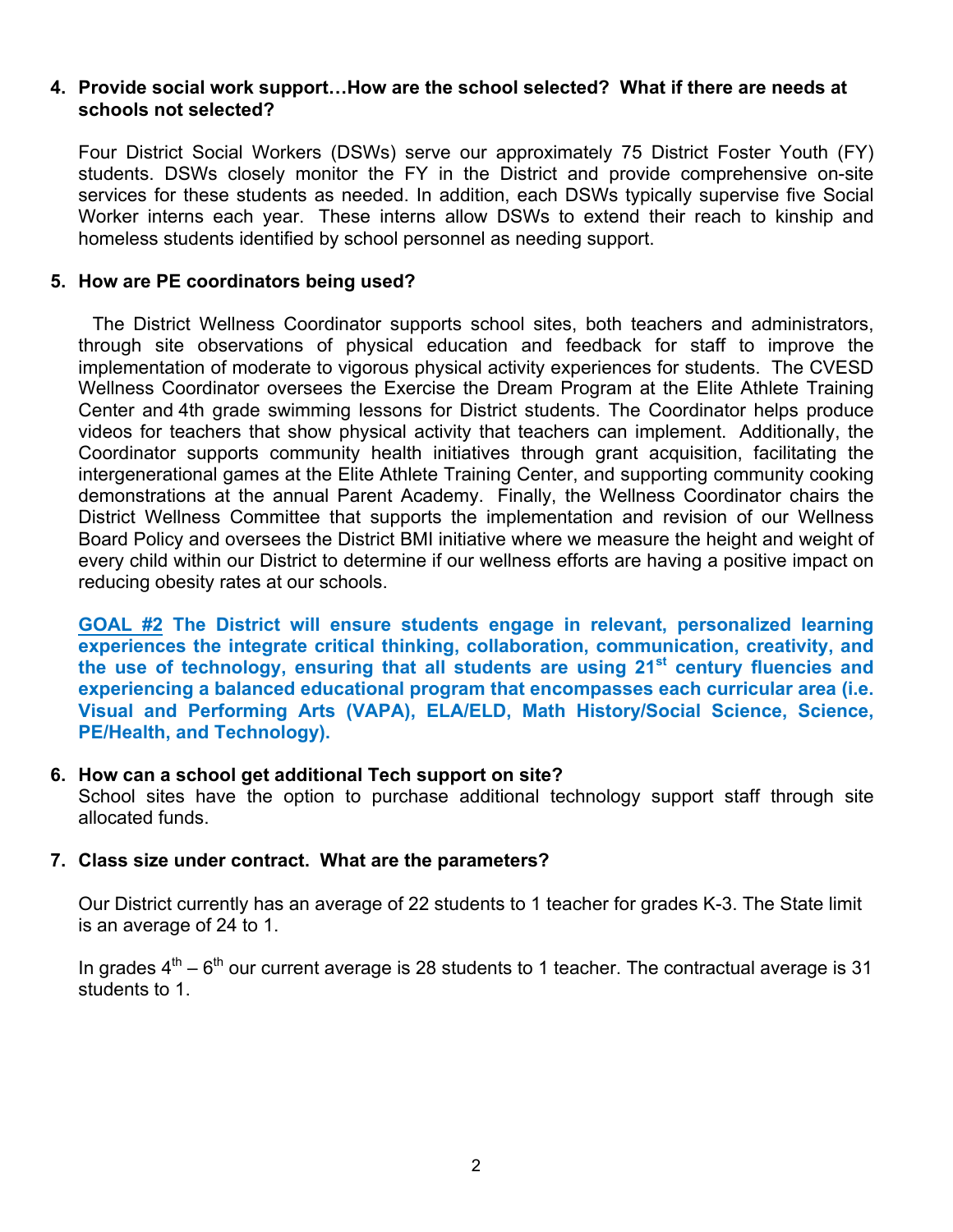# **8. Regarding 1: 1 technology, what do you mean that it will be financed through the "lottery"?**

For the 2017-2018 school year, CVESD is projected to receive approximately \$1,084,000 in restricted lottery funds from the State that we are able to use for certain expenditures. A portion of this money will be used to purchase computers for students.

**GOAL #3 The District will increase parent engagement at District and sites.**

# **9. Will the parent liaison .6 FTE position be sufficient to support CVESD needs?**

The parent liaison and District staff will develop a strategic plan for providing services and support. As written above, one idea is to begin by outlining specific goals for an identified number of "pilot" schools. As the parent liaison/promotoras support those schools, we will learn how to expand support to additional schools. The District will continue to monitor the effectiveness of the parent liaison and make adjustments as the data and feedback indicate.

## **10.Schools need interpreters for different languages, as needed. How are you going to provide that service and is there a budget for that?**

District provides translation/interpretation support for various languages through the Immigrant support program. We currently have 59 identified languages that are spoken across our school district. The District immigrant instructional assistants support families of varying linguistic and cultural backgrounds. Schools notify the District when there is a need for supporting other languages besides Spanish. If the District is unable to support a specific language, then an outside agency is contacted for assistance. The District uses Federal Title III Immigrant funds to support our families needing these services.

**11.The budget for parents is too small. English Learners parents need more support because they don't know the language. How many schools are included in the budget? If studies show that when parents are involved, the student shows academic progress, why not invest more in this goal? In addition, since the Latino culture is different from the American culture, someone who knows different cultures is needed.**

The District is committed to supporting parent engagement in order to promote student achievement. The LCAP parent liaison funding is only one strategy for supporting parents of ELs. LCAP is only one funding source. Additional parent engagement strategies are supported through other site and District budgets. One example is the English Learner Instructional Assistants (IAs) at each school site. The express purpose of the EL IAs is to support the needs of ELs, which includes connecting with and supporting EL parents. Schools also utilize Title 1 funds to promote parent participation and engagement.

**GOAL #4 The District will recruit and retain the highest caliber employees ("A" players) to support students and families and will ensure system-wide equitable access to services and supports in the areas of: Technology, Facilities, Pupil Services Health Services, Recruitment of highly qualified teachers (HQT) including CLAD.**